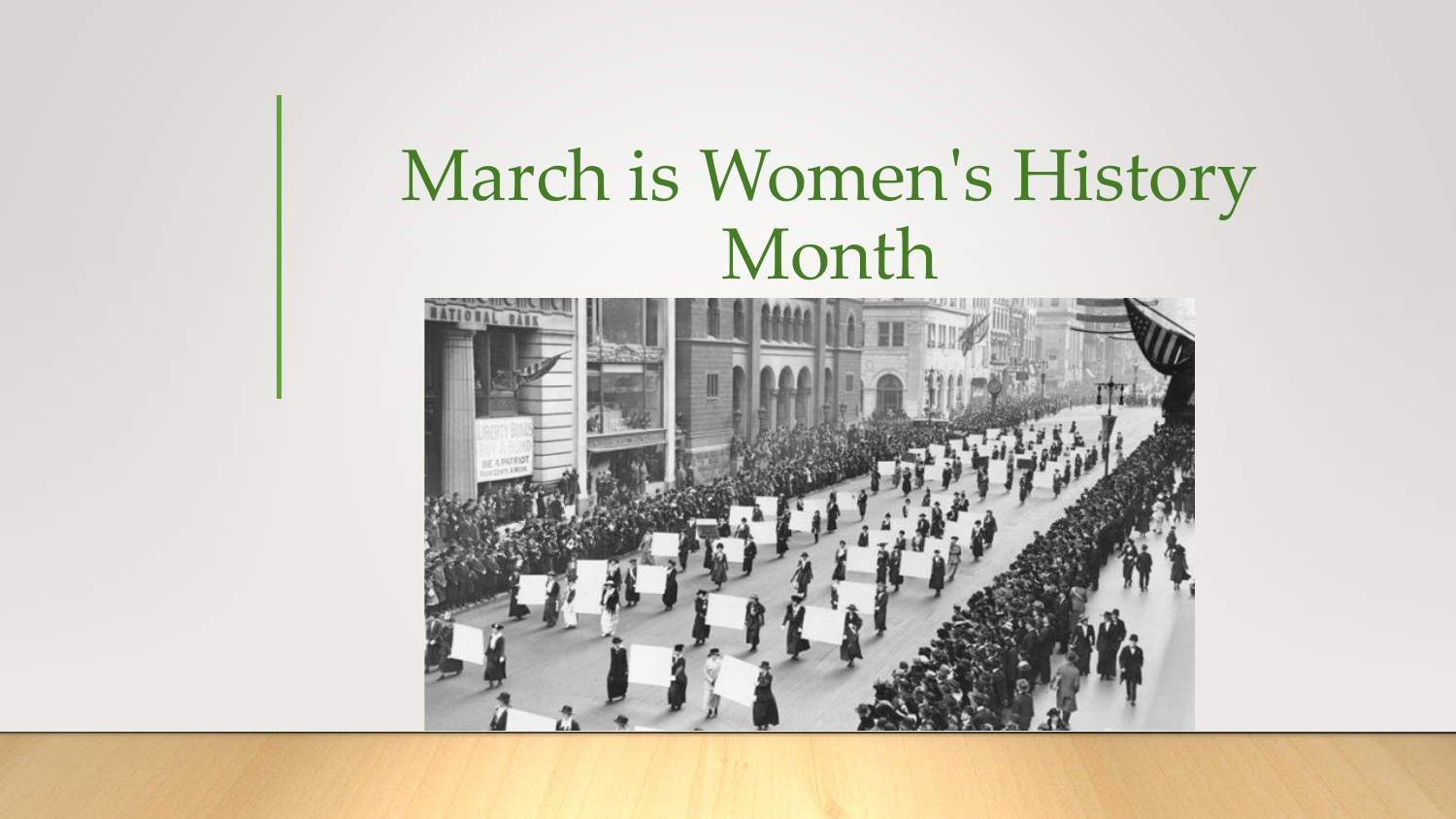#### **Women's Rights Movement**

- The beginning of the American women's suffrage movement is often marked by either the 1848 women's rights convention in Seneca Falls, New York, or the earlier 1840 World Antislavery Convention in London.
- The women's suffrage movement took nearly 100 years to win the right to vote.
- On August 1920 the 19th Amendment granted women the right to vote throughout the United States.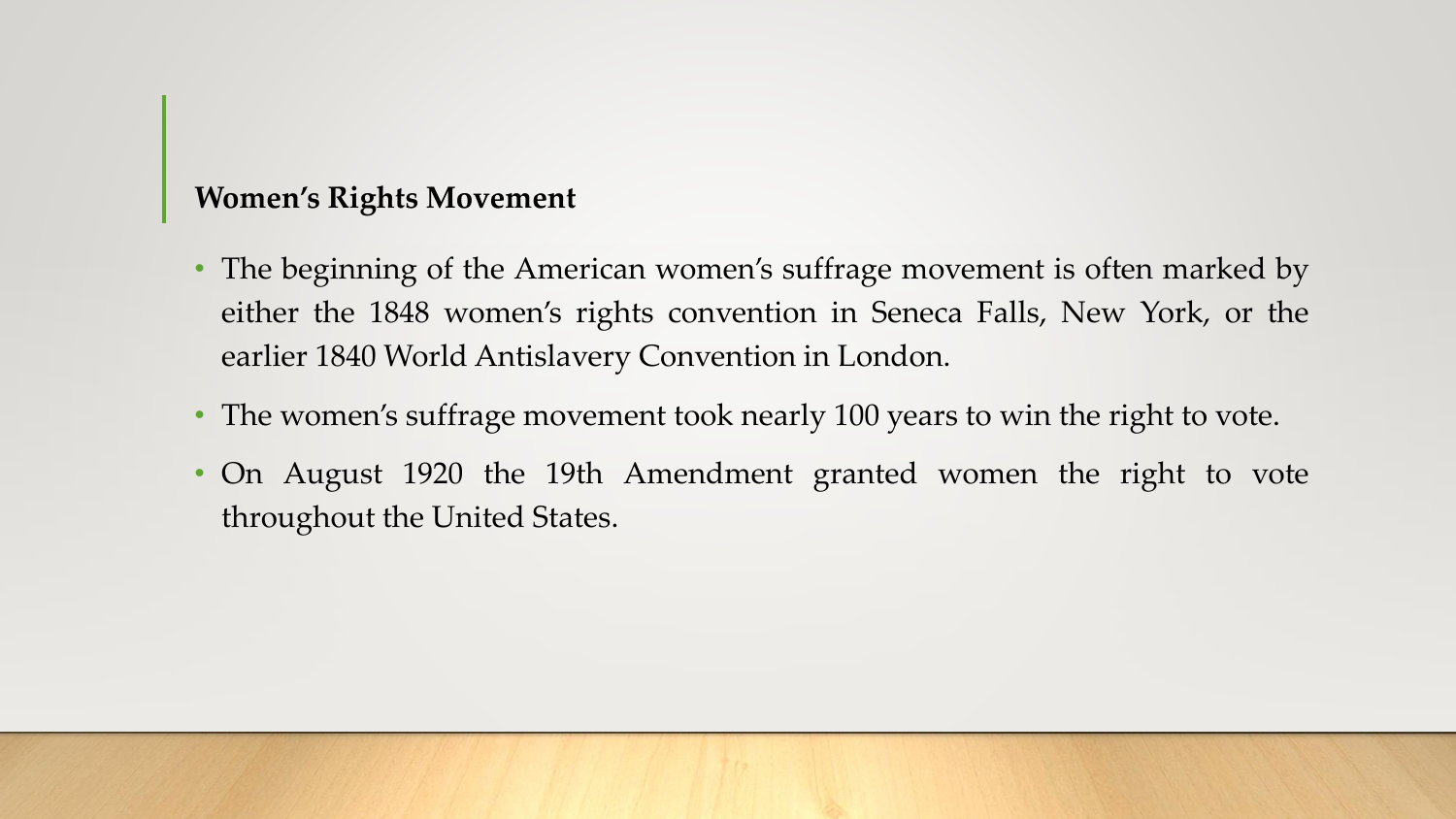- Suffragists were ridiculed, patronized, and dismissed by opponents, yet they persisted. Some were assaulted and endured the harsh confines of prison for daring to claim rights equal to men, but they would not be denied.
- Rats ran in and out of the unlit cells. The prisoners held contests to count the number of maggots in their food. And the prison denied the women a most basic human dignity – their privacy. Many began hunger strikes.**GRACE BEFORE MEAT**



Mr. McKeena, Foreithe-Ferder-in-Chief to the Cabiner, has described with moving candour the loving and obivalvious care, the abnust pleas delicacy, with which the Government treats there of its Selfragest memics who full into its tender hands.

McKaona, E.F. in C. (in the World at Largets-

"Observe hear are treat every case With the Chicalvess Test of our Race-How before use proceed To forcibly feed, We NEVER and to my Grace!"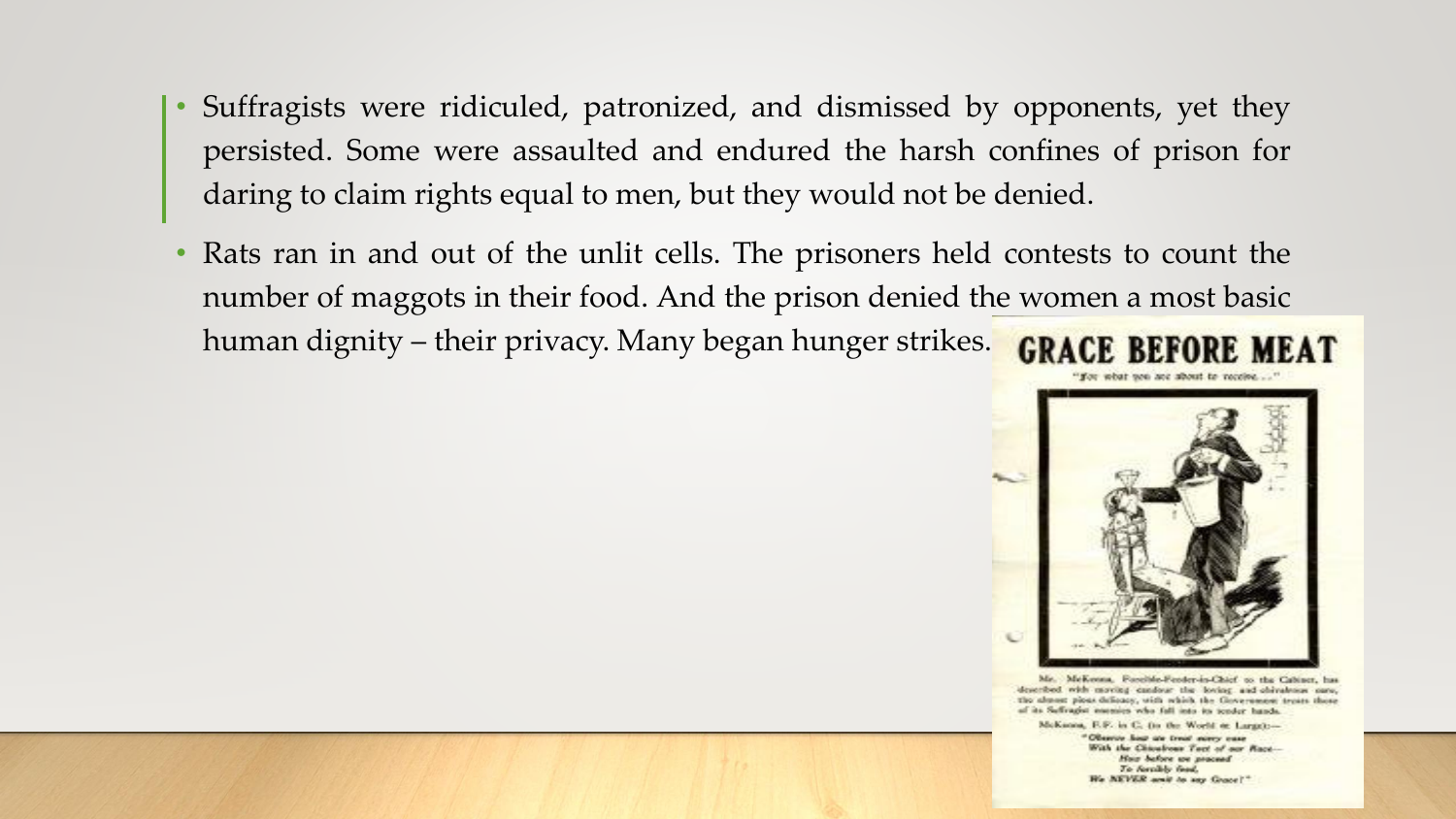

### **American Women**

- Carrie Chapman Catt served president of the National American Women Suffrage Association (NAWSA) and founded the League of Women Voters. In 1916, Catt proposed her "Winning Plan" to campaign simultaneously for suffrage at both the state and federal levels making her a critical factor in the federal victory for women
- Carrie worked as a law clerk after graduating college, then she became a teacher. In 1883 she was appointed Mason City school superintendent, one of the first women to hold such power.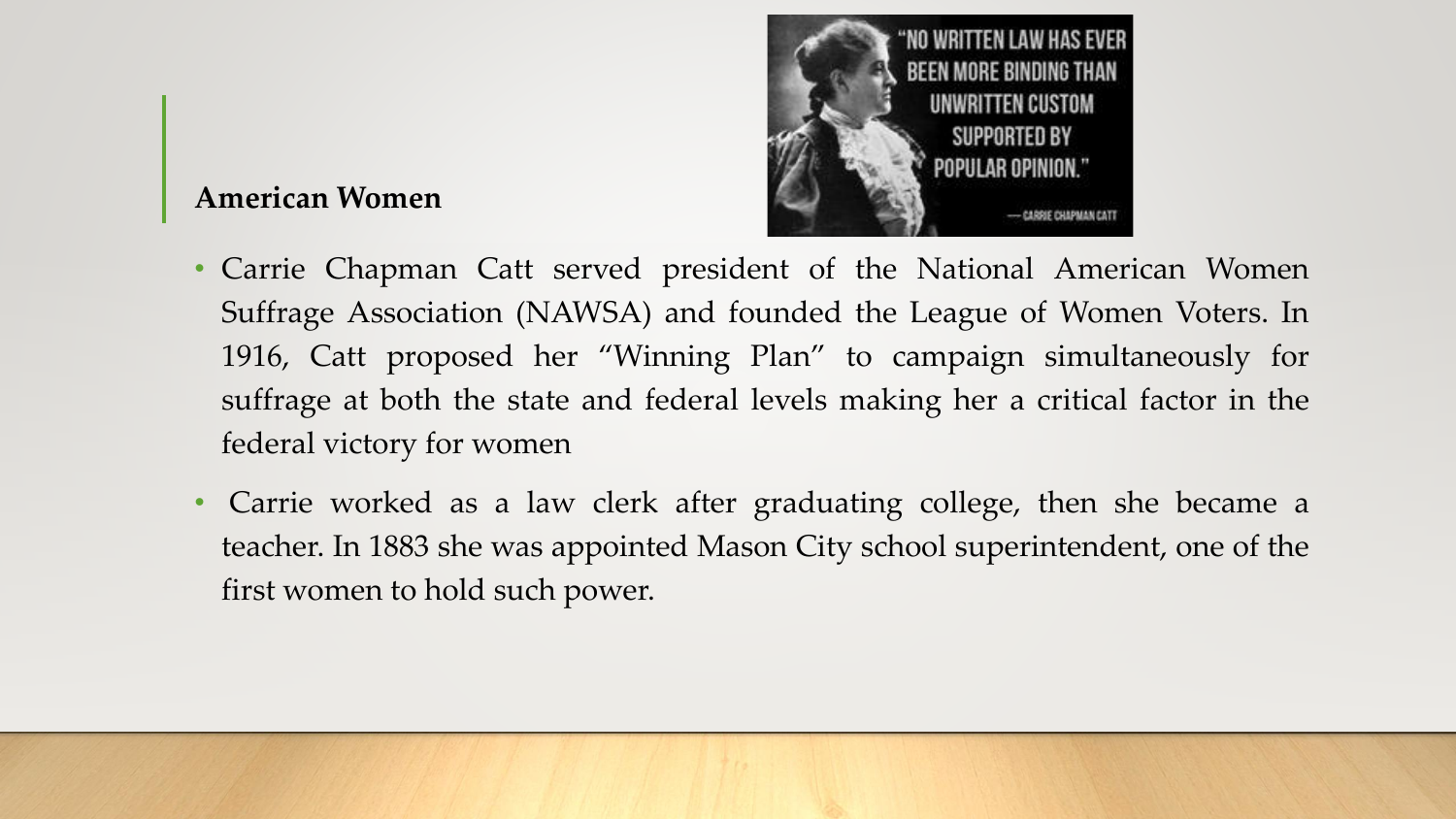#### **History: Long Island**



Starting in 1913 Long Island women played an essential role during the suffrage movement. Depicted in the picture is peace activist, Edna Buckman Kearns from Rockville Centre, who organized a wagon parade known as the "Spirit of 1776" that took place from Long island to NYC.

Suffragist Ida B. Sammis from Huntington NY was one of the first two women to be elected to the New York State Assembly on January 1919.

In 1913 the suffragist "Army of the Hudson" marched 250 miles from New York to Washington in sixteen days, gaining national publicity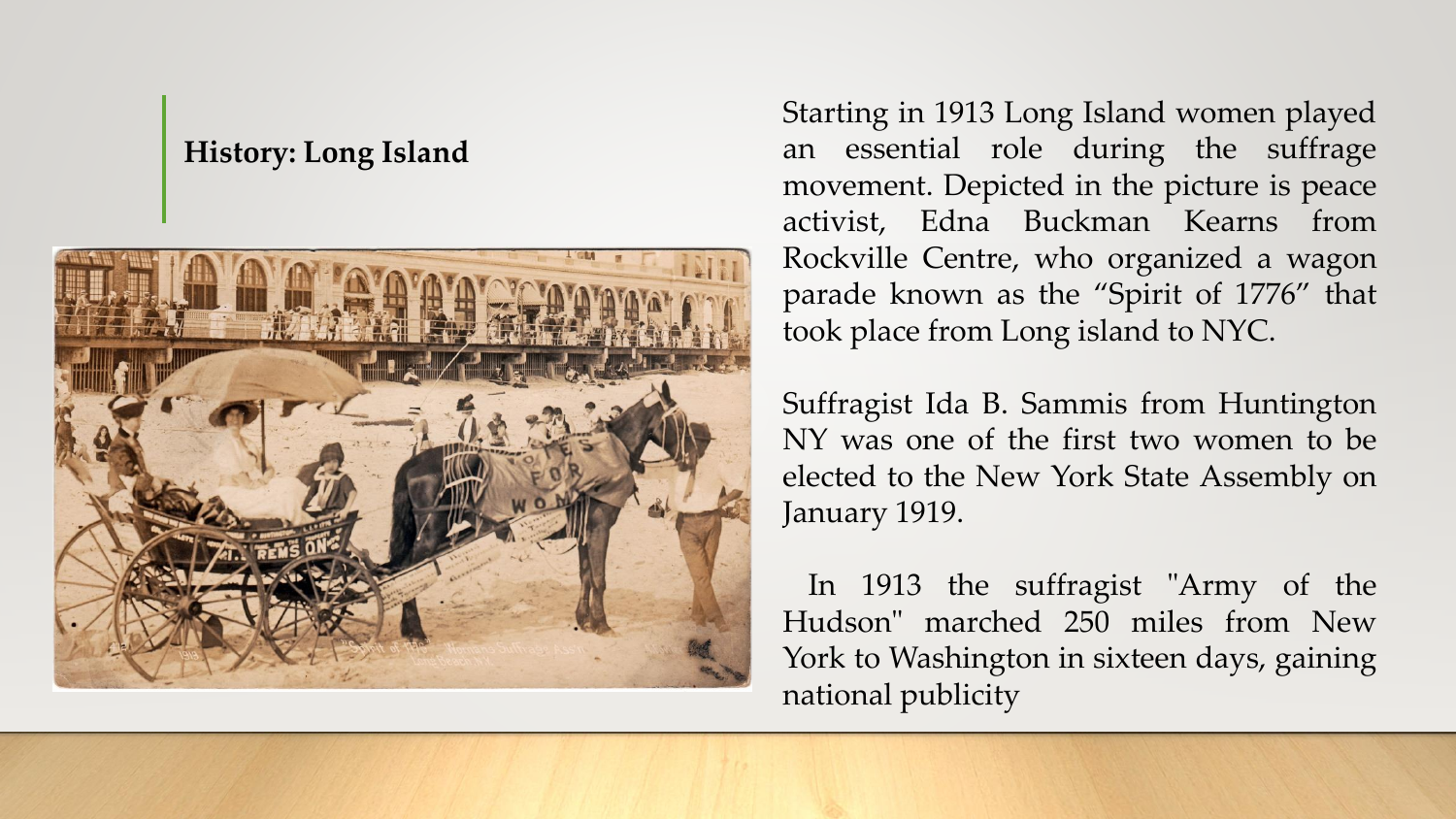

#### World War I 1914-1918

- During WWI American women participated in a wide variety of home front activities such as munitions production and other defense industry work, performing nontraditional jobs usually handled by men.
- The suffragists decided to focus on the nations needs during the time of crisis. Their efforts in support of the war helped convince President Woodrow Wilson that all of the country's female citizen's deserved the right to vote.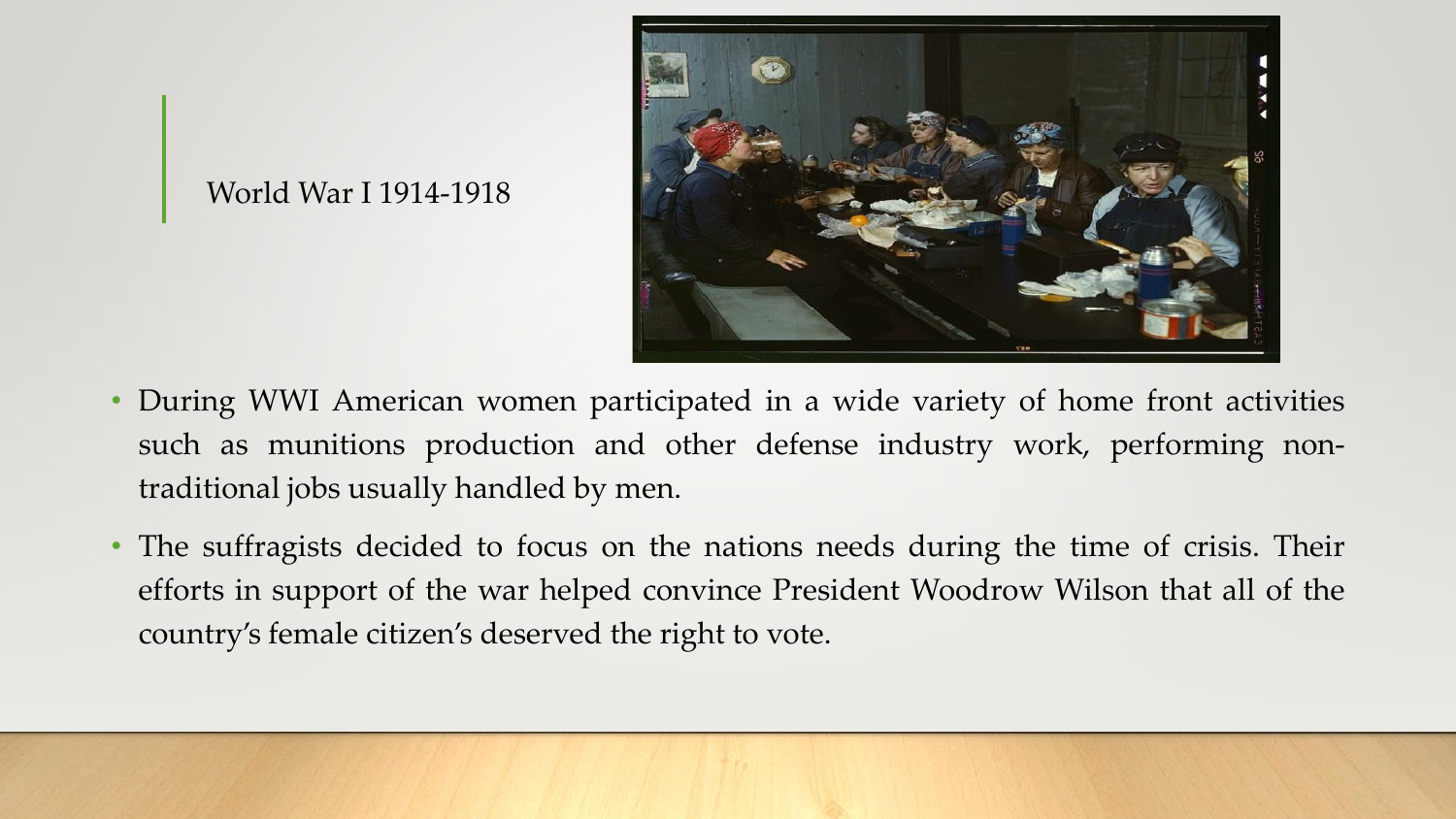

Highlight: Elizabeth Guanill (1924-1994)

- Elizabeth is a community leader who moved to Bay Shore, NY from Brooklyn in 1942. Her family was among the first wave of Hispanic families to settle in Suffolk County paving the wave for others to follow her path.
- Elizabeth became a spokeswomen for the people of color while raising her own family. She helped new-comers find real estate agents, get real jobs at large employers, and speaking out in cases of alleged police brutality.